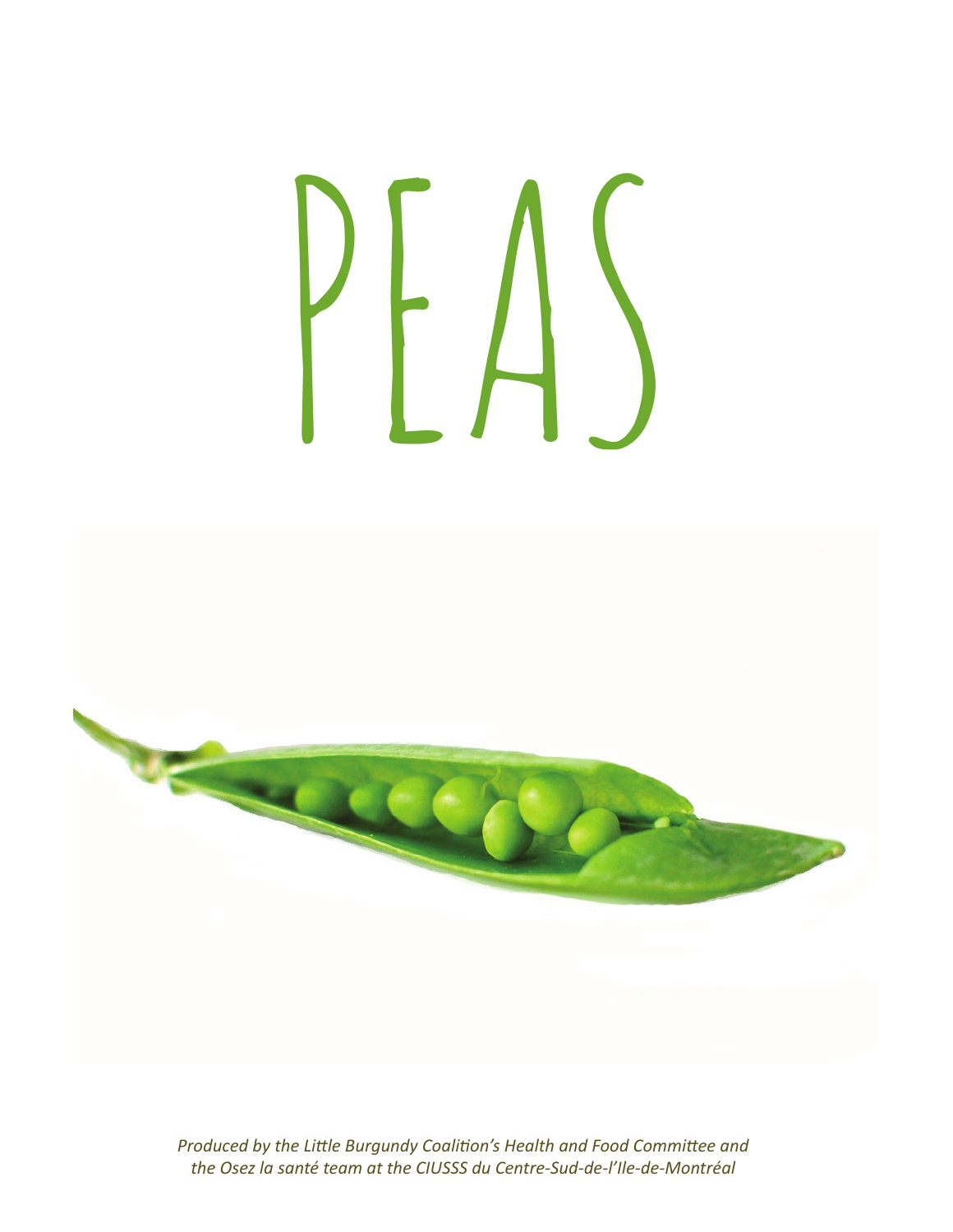Dry peas are legumes and are part of the «Meat and alternatives» food category.

Fresh peas are often called green peas; once dried, they are called dry peas, or split peas if they are dried and split. Dry peas are just peas that have been left in the fields until they were completely ripe, then harvested and dried.

## **Varieties**

Dry peas can be yellow or green and are sold whole or broken in hald, in which case they are called split peas. because their outer skin has been removed and they have been split in half.

#### **Buying them**

Peas are very affordable. Dry peas are sold in bags or in bulk. You can buy them whole or split.

#### **Preparing them**

It is better to soak legumes before cooking them, except for small ones like split peas. Soaking them cuts the cooking time by softening the outer shell of whole peas, which acts as a barrier for water absorption. Soaking usually requires 8 to 12 hours. Use at least three parts water for one part legumes, because they will triple in size as they soak. When in a rush, you can choose this quick method : bring water to a boil, let simmer for 1 or 2 minutes, let the pot with the legumes sit for 1 hour. The legumes will then be ready for cooking. Do not use the soaking water for cooking.

#### **Using them**

Whole dri peas are most often used to make soup, traditionnally with a ham bone or with cubed ham. Split peas can be easily pureed. They are used in soups, purees, salads, veggie balls...

#### **Cooking them**

Whole dry peas need to be soaked before cooking, and their cooking time is longer, between 1 and 2 hours. Split peas (yellow or green) are less starchy and take less time to cook, from 1h to 1h30. The are ready when they get soft, but they might come apart if they are overcooked. It is better not to cook them in a pressure cooker.

# **Nutritional Value**

Dry peas are a good source of proteins, but these proteins are incomplete, so they cannot be our only protein source. They are rich in fibre and carbohydrates. They are an excellent source of potassium and folic acid, and a good source of thiamine (vitamine B1) They also contain magnesium, zinc, iron, copper, phosphorus and vitamin B5.

# **Conservation**

Dry legumes can be kept for a long time, but there is a problem: the older they are, the more difficult it is to cook them. In fact, with time chemical changes occur in the plant tissue, making the peas more resistant to cooking.

#### **Did you know that...**

Pea proteins are considered « incomplete », because they lack certain amino acids, so they have to be eaten along with other foods in the «meat and alternatives» category in order to get all the amino acids we need in our diet to stay healthy.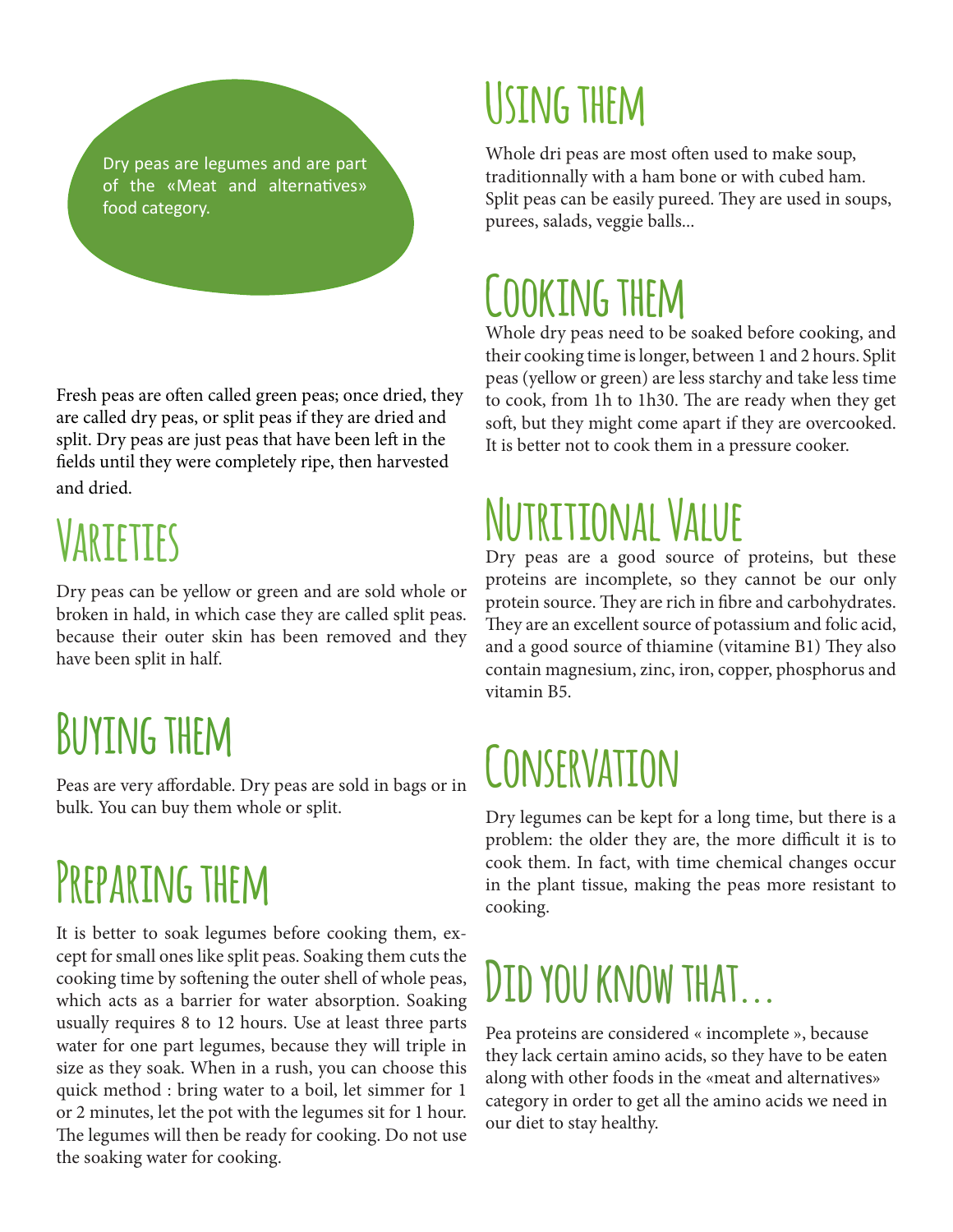# **pea soup**

prep time : 15 minutes cooking time : 1h10 minutes Portions : 6

#### **Ingredients**

| 1/2           | Dry green peas, rinsed and          |
|---------------|-------------------------------------|
|               | drained                             |
|               | Onion, chopped                      |
|               | Leek, chopped                       |
|               | Carrot, in small cubes              |
| 1 stalk       | Celery, chopped                     |
| 2 cloves      | Garlic, pressed or minced           |
| 2 tbsp.       | Olive oil                           |
| $1$ tsp.      | Dried savoury                       |
| $\mathcal{L}$ | Bay leaves                          |
| 4 cups        | Chicken stock (or vegetable)        |
| 2 cups        | Water                               |
| 1 pinch       | Salt (optional) and pepper to taste |
|               |                                     |



Recipe : SOS Cuisine

You can keep this soup in the refrigerator for 7 days or freeze and keep in the freezer for up to 4 months.

#### **Procedure**

If your are using whole dry peas, you will have to soak them for approximately 12 hours before beginning. If using split peas, there is no need to soak them.

1. Rinse the peas well under cold water and drain. Prepare the vegetables : Chop the onion, leek, carrot and celery. Press or mince the garlic.

2. Heat the oil in the pot at medium heat. Sauté the onion and leek, stirring often, for 4-5 minutes, until they become transparent. Add the carrot, garlic, celery, savoury and bay leaves. Cook for 5 minutes, stirring occasionally. Add the peas, the stock and the water. Add salt and pepper. Bring to a boil, reduce the heat and simmer uncovered until the peas are tender, around 60 min or more.

3. Add water if the soup is too thick or cook longer to let more liquid evapored if the soup is too diluted. Serve in bowls.